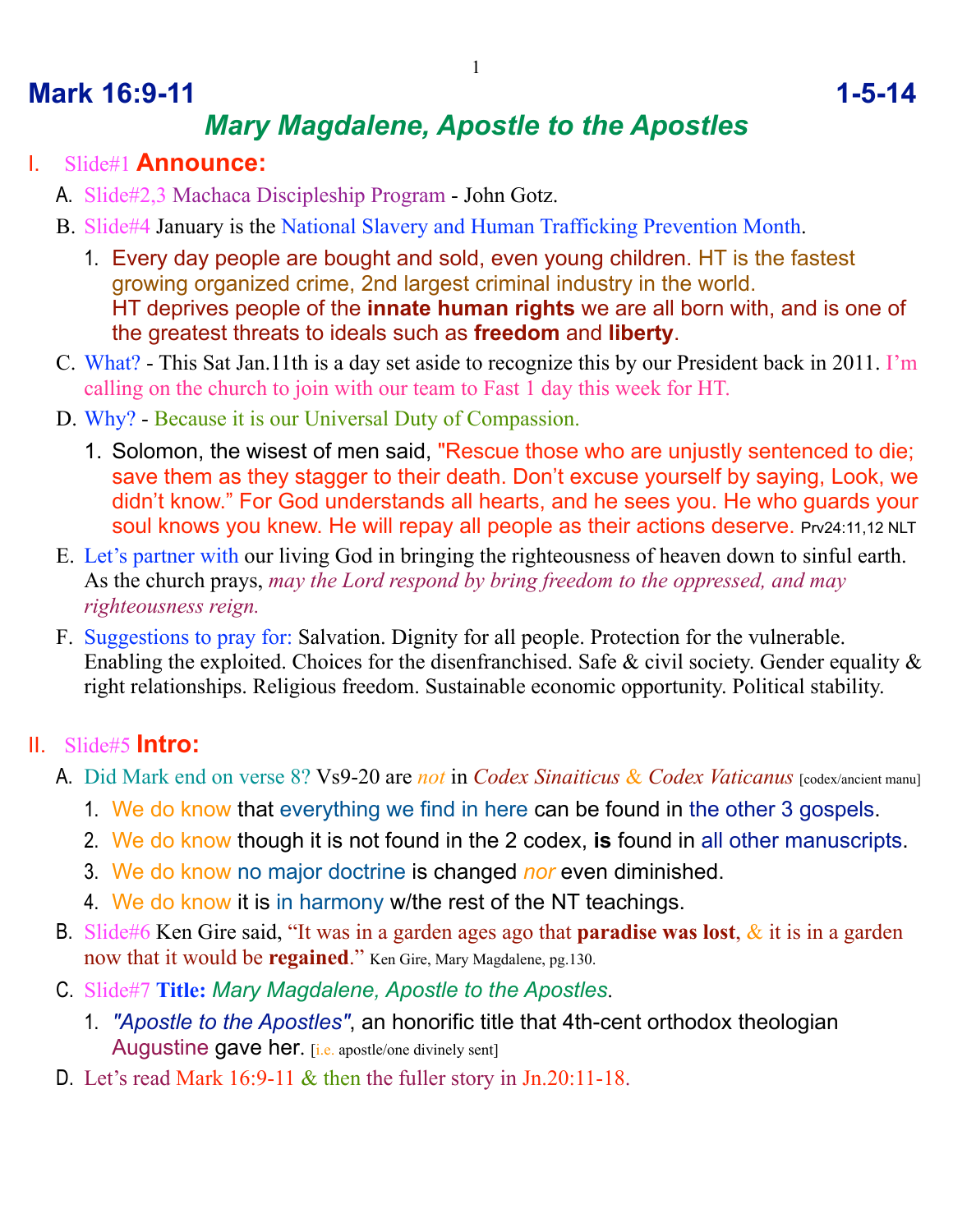### III. Slide#8 **WHO IS MARY MAGDALENE?**

- A. Slide#9 **Overview:** Mary *Magdalene* was Mary from *Magdala*. [funny picture]
	- 1. A town on the western shore of Galilee 3m. so. of Capernaum. It was a thriving populous town. Known for its **Dye works** & primitive **Textile factories**.
	- 2. Slide#10 & presently one of the most important archeological digs going on right now
- B. Slide#11 **Her Family?** No record of parents, marital status, or her age.
- C. Slide#12 **Statistics:** She is *mentioned 14 x's* in the gospels. 8 of the 14 she is named w/the other ladies and she is always **mentioned 1st**. The 5 x's she's **mentioned alone** are in connection w/ Jesus' death & res. And in only 1 verse is mentioned after Mary(Jesus mother) & the aunt of Jesus.
- D. Slide#13 **Prostitute?** *Was she?*
	- 1. Not a shred of genuine evidence that she had a bad reputation.
	- 2. This came from the idea that this is *the sinful women* who anointed Jesus feet, like Mary also did, found in Lk.7:36-50.
		- a) **History** continued this bad reputation: The R.C. Church started Magdalen Houses/Asylums in 1324 for *fallen* women.
			- (1) Thus became the **patroness** of *wayward women*.
	- 3. Art galleries are full of paintings w/her as a voluptuous or a 1/2 dressed female.
	- 4. Slide#14 Film makers continued this idea: Remember the blasphemous rock musical *Jesus Christ Superstar* [1973]. Mary Magdalene was pictured as a prostitute making attempts to seduce Jesus.
		- a) Martin Scorcese's film *The Last Temptation of Christ* did the same.
		- b) Mel Gibson's *Passion of the Christ* depicted her as a women with a bad reputation.
	- 5. Again, there is not a shred of genuine evidence that she had a bad reputation.
		- a) Yet God has plenty to say about women with bad reputation/pasts/or those born on the wrong side of the tracks. Matter of fact He starts off the NT w/4 in His own genealogy.
		- b) Slide#15 **Tamar** I've deceived (played the harlet with Judah).
		- c) **Rahab** I've got a bad reputation (the x-prostitute).
		- d) **Ruth** I wasn't raised a believer (wrong pedigree, a gentile, a Moabite).
		- e) **Bathsheba** I'm an adulterous.
			- (1) Don't ever say God can't use you because of what you've done whether 10 minutes ago or 10 yrs. ago.
			- (2) Don't be a Scab Picker. *Leave the past as that.....Past!*
			- (3) We say *we can't pick our relatives*. But Jesus did. Especially to show His incredible **Love** & **grace** for Sinners. That's the Good News.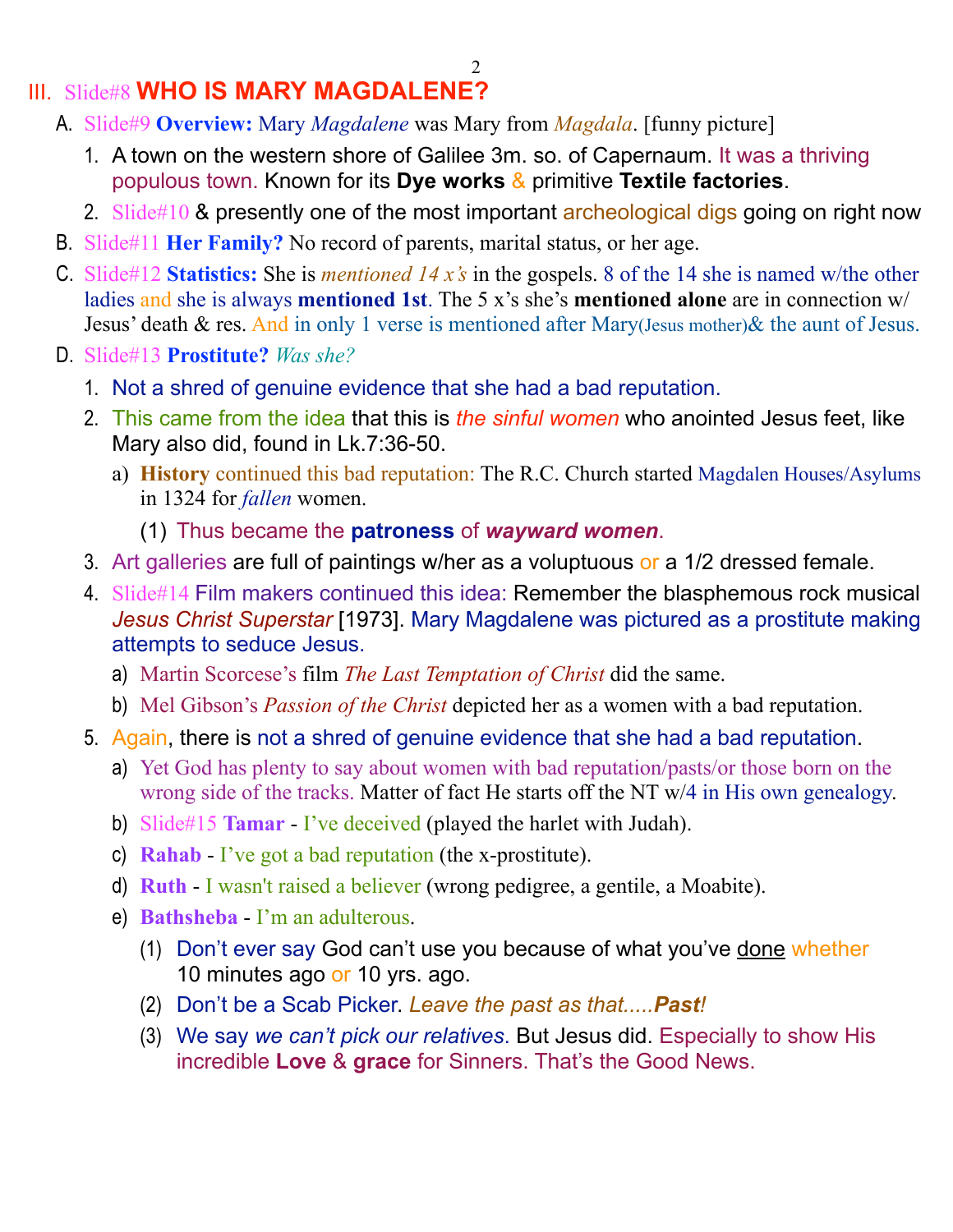- (4) The stage was now set for God to do a new thing. Broader than Israel, & deeper than the law.
- E. Slide#16 **7 demons** Yes, she did have 7 demons…before she met Jesus.
	- 1. These *dreadful inmates* must have caused such **pain** & **pollution**.
	- 2. Such a horrible & hopeless case. She couldn't help herself, nor could any human help her.
	- 3. Her conditions were worse than any of the other ladies we've met in this gospel.
	- 4. She became a special trophy of Christ's delivering power. A trophy of Grace.
	- 5. Her deranged & nerve racked mind obviously became as tranquil as the troubled lake Jesus calmed.
	- 6. Note: the greatness of our sin before conversion doesn't *disqualify* us in any way of His favor.
		- a) Mary's first step from extreme darkness into the most brilliant light wasn't the expulsion of the demons, but her meeting Jesus. *It is Christ who casts out demons, not the expulsion of demons that brings Christ.* George Matheson, Portraits of Bible Women, pg.139
			- (1) Mary was transformed by 1 ideal, it lit the metropolis(mother state/city) of her heart on fire & it spread to all the provinces. George Matheson, Portraits of Bible Women, pg.139
	- 7. Mary proved *that no depth of sin & no possession of numerous demons shall separate us from the love of Christ*.
- F. Slide#17 **Her devotion:** *No woman* superseded her *holy fidelity* to the Master.
	- 1. She traveled w/the other ladies who helped in taking care of Jesus substance.
	- 2. She left her home to follow Jesus. She was constantly on the move. She gave up any personal comforts.
		- a) In some of the worlds cultures when a man saves another mans life the man whose life is saved becomes the other mans servant. He does this by choice and out of gratitude. *From the time of her deliverance Mary Magdalene followed our Lord. She went where He went. She listened, learned and believed in Jesus.*
	- 3. She was the last at the cross. [she could answer yes to the question in the hymn, *were you there when they crucified my Lord?*]
	- 4. She was earliest to the grave. She was sitting over against the sepulcher & watching until Joseph had laid the Lord's body to rest in the tomb.
	- 5. She witnessed the most important event in world history, the resurrection.
		- a) Jesus chooses & permits her to be **the 1st witness** of that Resurrection. [not even his own mom!]
		- b) Jesus chooses & to appear to a woman *w/o hope*. His 1st words to her…"why are you weeping?"
		- c) Are you a woman/man *w/o hope*? Wait for **Him**. Wait for **His 1 word** for you today.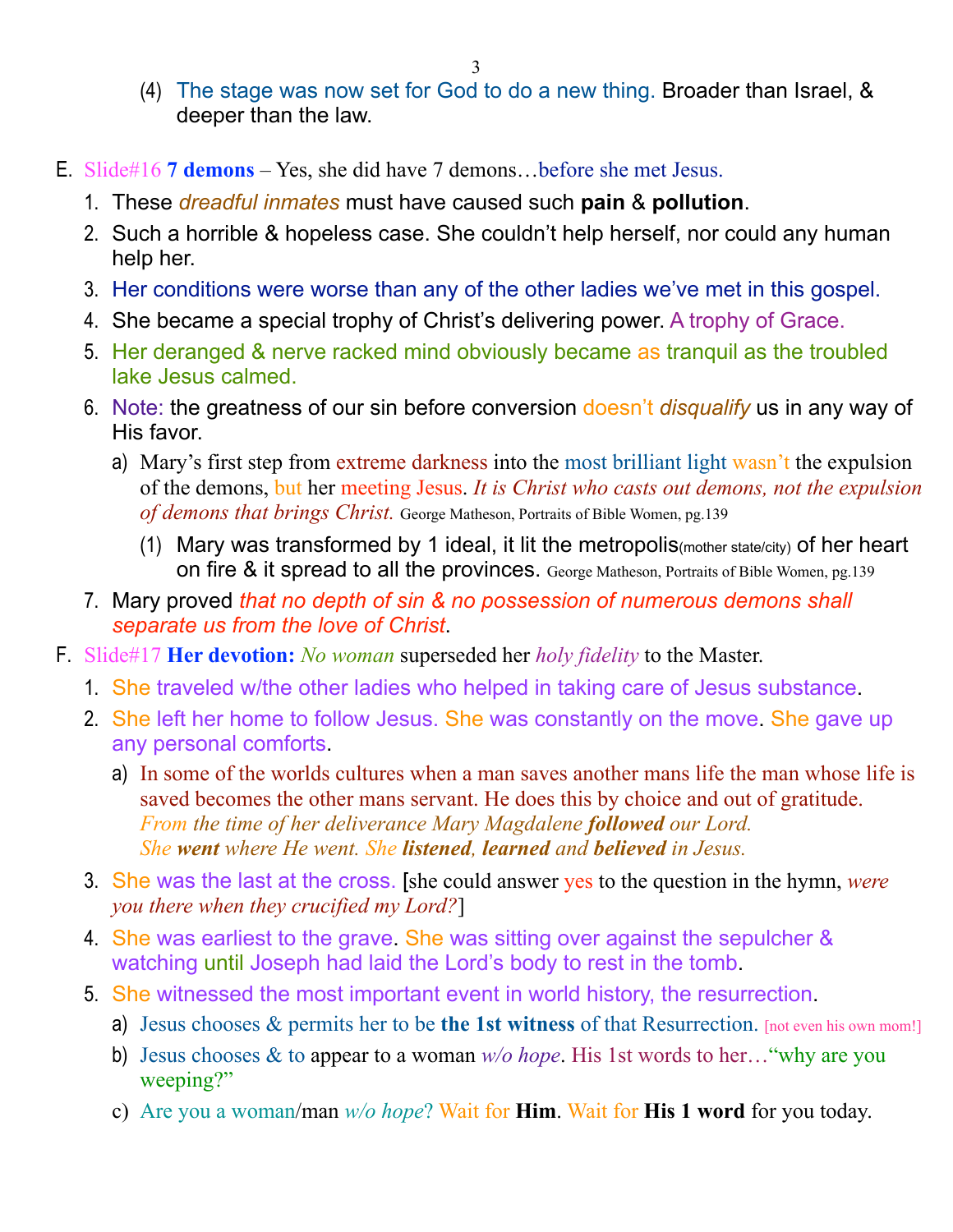- (1) Notice how Christ is revealed to her…by a word, "Mary!"
	- (a) It needed but one word in His voice, & at one word she knew Him. i.e. *My sheep hear My voice.* And her heart owned allegiance by another word, "Rabboni!"
	- (b) **We also** just need one word of His to turn our weeping into rejoicing, His presence makes our heart's shine.
- (2) Wait for **His one word** for you today. Maybe it will just be **your name**. How would that be?
- 6. She was there at the tomb early.
	- a) Whole new meaning to *"the early bird catches the worm."* (Ps.22:8 tolath)
	- b) When she 1st saw the tomb *open* she must have thought that the tomb had been violated.
		- (1) It's like buying something from the store where **the seal** had already been broken. Or coming home, you front door is ajar.
	- c) What did they do with the body? Was it the Romans? Was it the religious leaders? Did they throw it in the garbage heap of Gehenna? Have they put it on display somewhere? (like king Saul's fastened to the walls of Bet Shan)
	- d) She mistook Jesus for the gardener (after 2 1/2 yrs of walking with Him).
		- (1) Who did you mistake Jesus for, before He called you by name? Maybe you thought He was unreachable, untouchable, unknowable?
- 7. She was graced to see 2 angels. [explain ark of the covenant w/angels on each end]
	- a) *"The woman who was once possessed w/demons finds herself in the presence of angels."*
- 8. She was invited to be the 1st commissioned to herald this news. (Jn.20:17b but go...)
- 9. She loved her Jesus He changed her life forever. Cast out the 7 demons. Freed her from untold torment. He gave her life. A reason to live. A place in His kingdom. Worth & dignity. Understanding & compassion. Love and Hope.
- G. (11) They did not believe because the testimony of a woman was not accepted in a Jewish court? Nope! For they didn't even believe the witness of the 2 disciples on the road to Emmaus(13).

## IV. Slide#18 **WE ARE LIKE MARY MAGDALENE**

- A. Slide#19 **We** like **Mary Magdalene** are **sinners** in need of God's **grace**, **love** and **forgiveness**.
- B. **We** like **Mary Magdalene** have been **delivered** from the kingdom of **Satan**.
	- 1. Not all of us may have been possessed by 7 demons but all of us were his possession, chained in sin and sentenced to eternal death.
	- 2. Maybe your 7 demons are like: **Dante's** 7 scars (Pride, envy, anger, intemperance, lasciviousness, covetousness, spiritual sloth). Or **Solomon's** 7 deadly sins (*6 things*